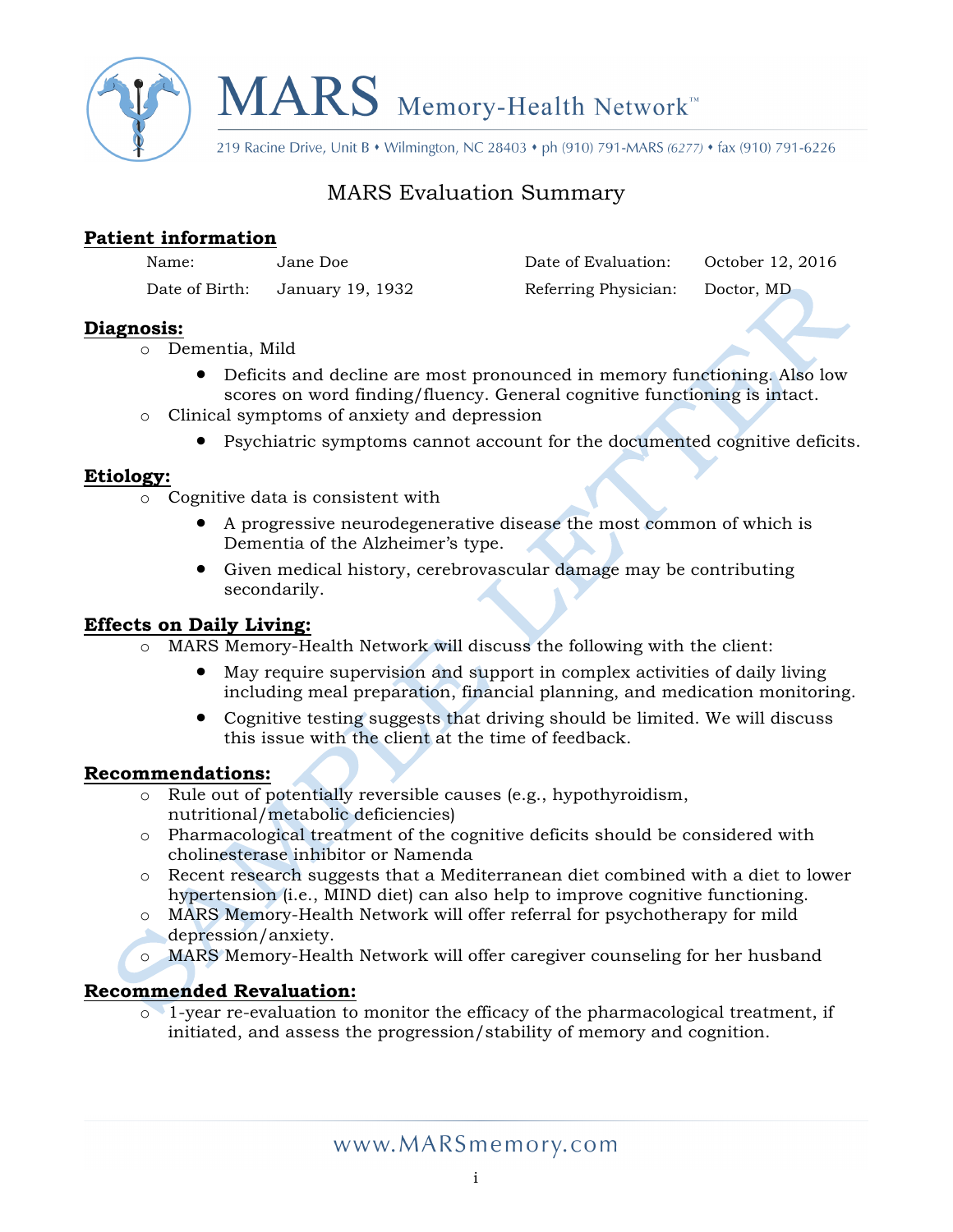

219 Racine Drive, Unit B • Wilmington, NC 28403 • ph (910) 791-MARS (6277) • fax (910) 791-6226

| Assessments          |              |                          | Performance        |                                |                        |                      |                        |                         |
|----------------------|--------------|--------------------------|--------------------|--------------------------------|------------------------|----------------------|------------------------|-------------------------|
|                      | Test         | Sub-test                 | Normative<br>Range |                                | 2014<br>Result         |                      | 2016<br>Result         | Change                  |
|                      |              | Logical Memory I         | $> -1.50$          |                                | $\mathbf b$<br>$-1.40$ |                      | L<br>$-1.90$           | ↓                       |
| Memory               |              | Logical Memory II        | $> -1.50$          |                                | $-1.65$<br>L           |                      | $-2.20$<br>L           | J                       |
|                      |              | Verbal Paired Assoc. I   | $>-1.50$           |                                | $-1.60$<br>L           |                      | $-1.75$<br>L           |                         |
|                      | WMS-IV       | Verbal Paired Assoc. II  | $>-1.50$           | 1.35<br>$\mathbf b$<br>$-0.17$ |                        |                      | $-1.45$<br>$\mathbf b$ |                         |
|                      |              | Verbal Paired Delayed    | $> -1.50$          |                                | $-1.50$<br>$\mathbf b$ | $\blacktriangledown$ |                        |                         |
|                      |              | Logical Memory Delayed   | $> -1.50$          |                                | $-1.20$<br>$\mathbf b$ |                      | $-2.00$<br>L           | ᠴ                       |
|                      |              | Immediate Recall         | $> -1.50$          |                                | $-0.55$                |                      | $-0.50$                |                         |
|                      |              |                          |                    |                                |                        |                      |                        | ↓                       |
|                      | RAVL-T       | Delayed Recall           | $>-1.50$           |                                | $-1.10$                |                      | $-1.70$<br>L           | J                       |
|                      |              | Recognition              | $> -1.50$          |                                |                        | $-1.10$              | $-1.67$<br>L           | $\overline{\mathbf{v}}$ |
|                      |              | <b>Total Recall</b>      | $> -0.50$          |                                | $-0.75$                |                      | L<br>$-1.55$           |                         |
|                      | <b>DRS</b>   | Memory                   | $> -0.67$          |                                | $-1.15$                |                      | $-1.55$<br>L           |                         |
|                      |              | <b>Total Score</b>       | $> -0.67$          |                                | $-1.05$                |                      | $-1.25$<br>$\mathbf b$ |                         |
|                      |              | Full Scale IQ            | $> -1.50$          |                                | 0.67                   |                      | 0.67                   |                         |
| General<br>Cognition |              | Vocabulary               | $>-1.50$           |                                | 1.25                   |                      | 1.20                   |                         |
|                      | WAIS-IV      | Similarities             | $> -1.50$          |                                | 0.67                   |                      | 0.37                   |                         |
|                      |              | <b>Block Design</b>      | $> -1.50$          |                                | 0.75                   |                      | 0.50                   |                         |
|                      |              | Processing Speed         | $>-1.50$           |                                | $-0.50$                |                      | $-0.75$                |                         |
|                      | <b>BCT</b>   | Concept Formation        | $>-1.50$           |                                | 0.20                   |                      | $-0.30$                | ↴                       |
| Executive            | Stroop       | Impulsivity              | $> -1.50$          |                                | $-0.45$                |                      | $-0.50$                |                         |
| Functioning          | Trails A     | Attention                | $> -1.50$          |                                | 0.02                   |                      | 0.30                   |                         |
|                      | Trails B     | Complex Attention        | $> -1.50$          |                                | $-0.03$                |                      | $-1.45$<br>$\mathbf b$ | ↓                       |
|                      |              | <b>FAS</b>               | $> -1.50$          |                                | $-0.15$                |                      | $-1.30$<br>$\mathbf b$ | ↓                       |
| Language             | <b>COWAT</b> | Animals                  | $> -1.50$          |                                | $-1.45$<br>b           |                      | $-1.60$<br>L           |                         |
|                      |              | 1st Names                | $> -1.50$          |                                | $-0.13$                |                      | $-0.65$                | J                       |
|                      | <b>BNT</b>   | Naming                   | $> -1.50$          |                                | 0.20                   |                      | $-0.67$                | ᢦ                       |
| Visual               |              | <b>Construction Copy</b> | $> -1.50$          |                                | 0.13                   |                      | 0.25                   |                         |
|                      | <b>ROCF</b>  | <b>Immediate Memory</b>  | $> -1.50$          |                                | $-0.10$                |                      | 0.00                   |                         |
|                      |              | <b>Delayed Memory</b>    | $> -1.50$          |                                | $-1.25$<br>b           |                      | L<br>$-1.55$           |                         |
|                      | <b>HVOT</b>  | Organization             | >19                |                                | 25.5                   |                      | 24.5                   |                         |
|                      | <b>JLO</b>   | Line Orientation         | $>19$              |                                | 24                     |                      | 24                     |                         |
| Manual               |              | Dominant Hand            | $> -1.50$          |                                | $-0.30$                |                      | 0.00                   |                         |
| Dexterity            |              | Non-Dominant Hand        | $> -1.50$          |                                | 0.30                   |                      | $-0.15$                |                         |
|                      | CES-D        | Depression               | < 16               |                                | $\mathbf H$<br>24      |                      | 29<br>н                |                         |
| Emotion              | <b>STAXI</b> | Anxiety                  | ~< 40              |                                | 35                     |                      | $\mathbf H$<br>41      |                         |
| Global Screen        | <b>MMSE</b>  | Total score              | > 24               |                                | $\overline{29}$        |                      | 28                     |                         |

# **MARS Evaluation Score Table**

 $H =$  Abnormal High;  $L =$  Abnormal Low; b = Borderline;  $\mathbf{\hat{V}} =$  downward trend  $\geq 0.5$  Standard Deviation

Estimated Pre-morbid IQ (NAART) = 110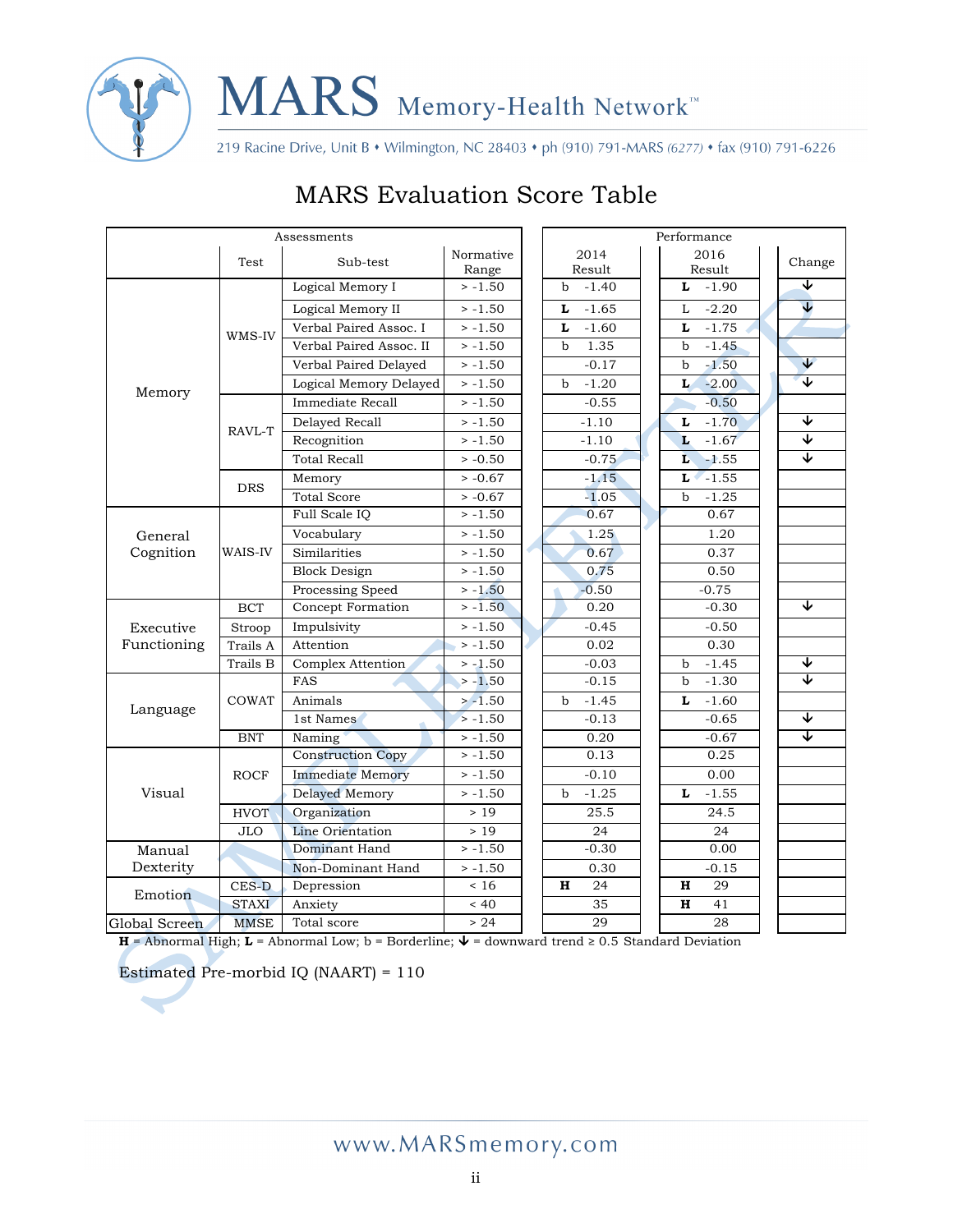

219 Racine Drive, Unit B • Wilmington, NC 28403 • ph (910) 791-MARS (6277) • fax (910) 791-6226

# Table of Contents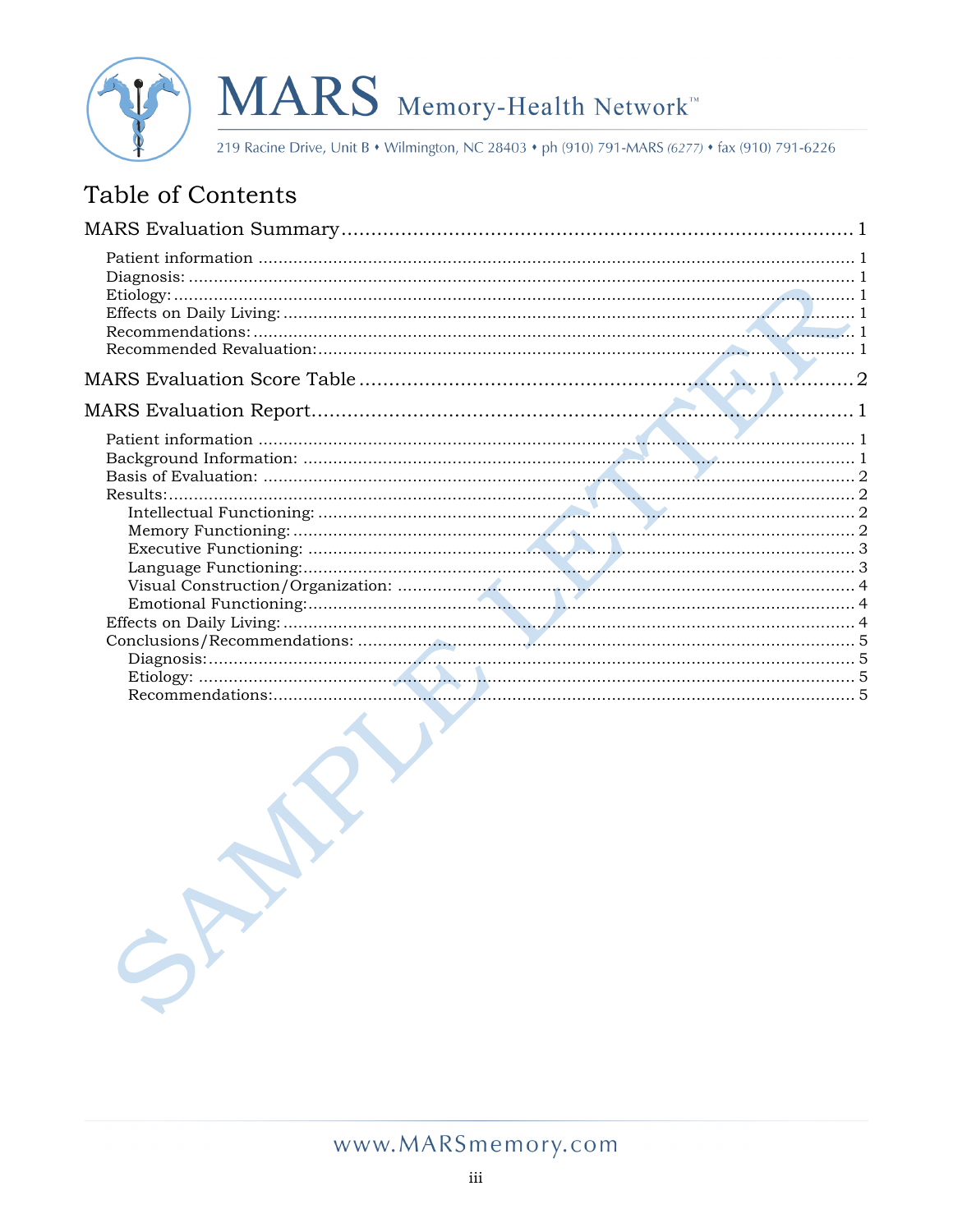

219 Racine Drive, Unit B • Wilmington, NC 28403 • ph (910) 791-MARS (6277) • fax (910) 791-6226

# MARS Evaluation Report

# **Patient information**

| Name:                                        | Jane Doe                               |
|----------------------------------------------|----------------------------------------|
| Date of Birth:                               | January 19, 1939                       |
| Date of Evaluation:<br>Previous evaluations: | October 12, 2016<br>September 15, 2014 |
| Age:                                         | 77                                     |
| Referring Physician:                         | Doctor, MD                             |

#### **Background Information:**

Mrs. Doe was initially referred by Doctor, MD, in September 2014 with a rule out diagnosis of Memory Loss, NOS. Test results indicated that Mrs. Doe had experienced a significant decline in memory from estimated premorbid levels of functioning, but that other cognitive domains were essentially spared. The results indicated a diagnosis of Mild Cognitive Impairment, single domain (memory), and recommendations were made for treatment and ongoing monitoring. Mrs. Doe returns now for her scheduled follow-up appointment. Background information was obtained through clinical interview of Mrs. Doe and her son.

Mrs. Doe is a widowed, 77-year-old retired office clerk who lives alone in a condominium in Wilmington, NC. She completed 12 years of education, earning a high school diploma. Mrs. Doe achieved grades in the B and C range and described herself as a "good student." She indicated that her performance in school was impacted by extended absences as a child secondary to medical conditions. Mrs. Doe stated that she worked as an office clerk for several different agencies within the U.S. Government for approximately 15 years, retiring in the early 1970's to raise her family.

Mrs. Doe denied a family history for dementia, but indicated that heart disease and diabetes are common in her family of origin. She indicated that her medical history is significant for hypertension, high cholesterol, and diabetes. Mrs. Doe denied the experience of any symptoms consistent with stroke or TIA. She was diagnosed with breast cancer in 2004, but did not receive chemotherapy. She denied a history for alcohol abuse/dependence, head injury, neurological problems, or significant symptoms of anxiety or depression. Mrs. Doe reported that she experiences mildly elevated stress and anxiety secondary to arthritis pain. Her son indicated that she appears depressed at times, possibly secondary to loneliness. Her current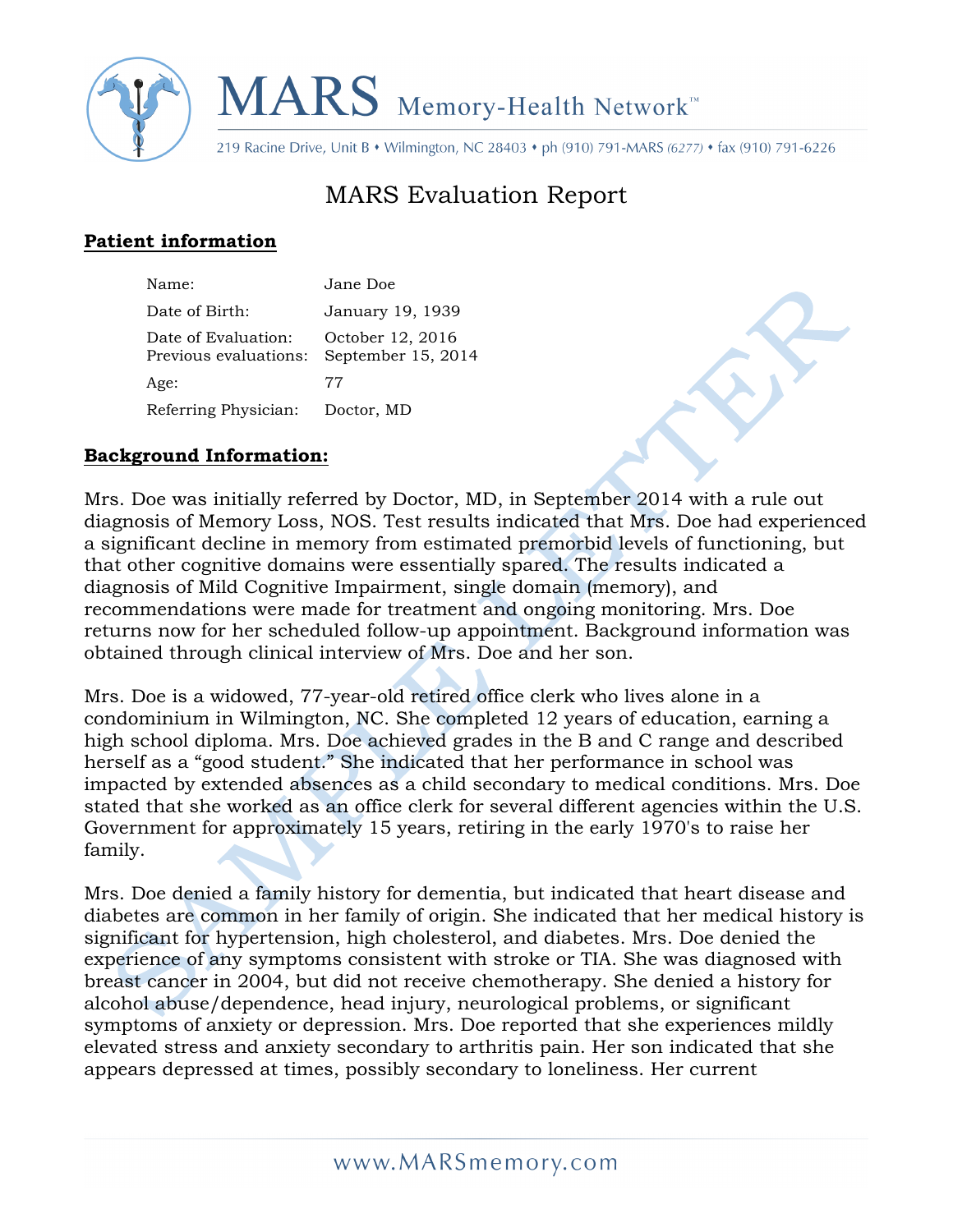



219 Racine Drive, Unit B • Wilmington, NC 28403 • ph (910) 791-MARS (6277) • fax (910) 791-6226

medications include: Diovan, Furosemide, Tricor, Lorazepam 1mg bid, and Nitrofurantoin.

Mrs. Doe reported that she first noticed a gradual decline in her cognitive functioning approximately 1 to 2 years ago and this would be consistent with the past test data. She characterized this decline as increased word finding difficulty and forgetting of recent information. Mrs. Doe's son corroborated her report, and indicated that she frequently forgets conversations and has become confused about doctors appointments in the recent past. Both denied any significant difficulties with completing activities of daily living. Mrs. Doe's son expressed some concern regarding several instances of Mrs. Doe displaying attentional lapses while driving, but denied that she has any past traffic violations or accidents.

#### **Basis of Evaluation:**

Mrs. Doe's intellectual and memory functioning were assessed on October 12, 2016 lasting a total of 2½ hours using subtests from the Wechsler Adult Intelligence Scale, Fourth Edition (WAIS-IV), subscales from the Wechsler Memory Scale, Fourth Edition (WMS-IV), the North American Adult Reading Test (NAART), the Rey Auditory Verbal Learning Test (RAVLT), the Controlled Oral Word Association Test (COWAT), the Boston Naming Test (BNT), the Hooper Visual Organization Test (HVOT), the Rey-Osterrieth Complex Figure (ROCF), the Benton Judgment of Line Orientation Test (JLO), the Trail making Test (Forms A and B), the Stroop Color and Word Test, the Dementia Rating Scale (DRS), and the Mini Mental State Examination (MMSE). Mrs. Doe was also evaluated using the NEO-FFI, the Center for Epidemiological Studies in Depression Scale, and the state anxiety scale of the State Trait Anxiety Inventory (STAI).

#### **Results:**

#### *Intellectual Functioning:*

Mrs. Doe's performance on the NAART (a reading test to obtain an estimate of her baseline intellectual functioning) indicated that her intellectual functioning should fall in the average to high average range and this is consistent with premorbid estimates and her performance from two years ago. Mrs. Doe's current performance across nonverbal subtests of a measure of general intellectual functioning (the WAIS-IV) was below this estimate, falling in the average range relative to her same age peers. Her scores on subtests assessing her verbal intellectual functioning were more robust, falling in the high average range. Importantly, when compared to her performance from the last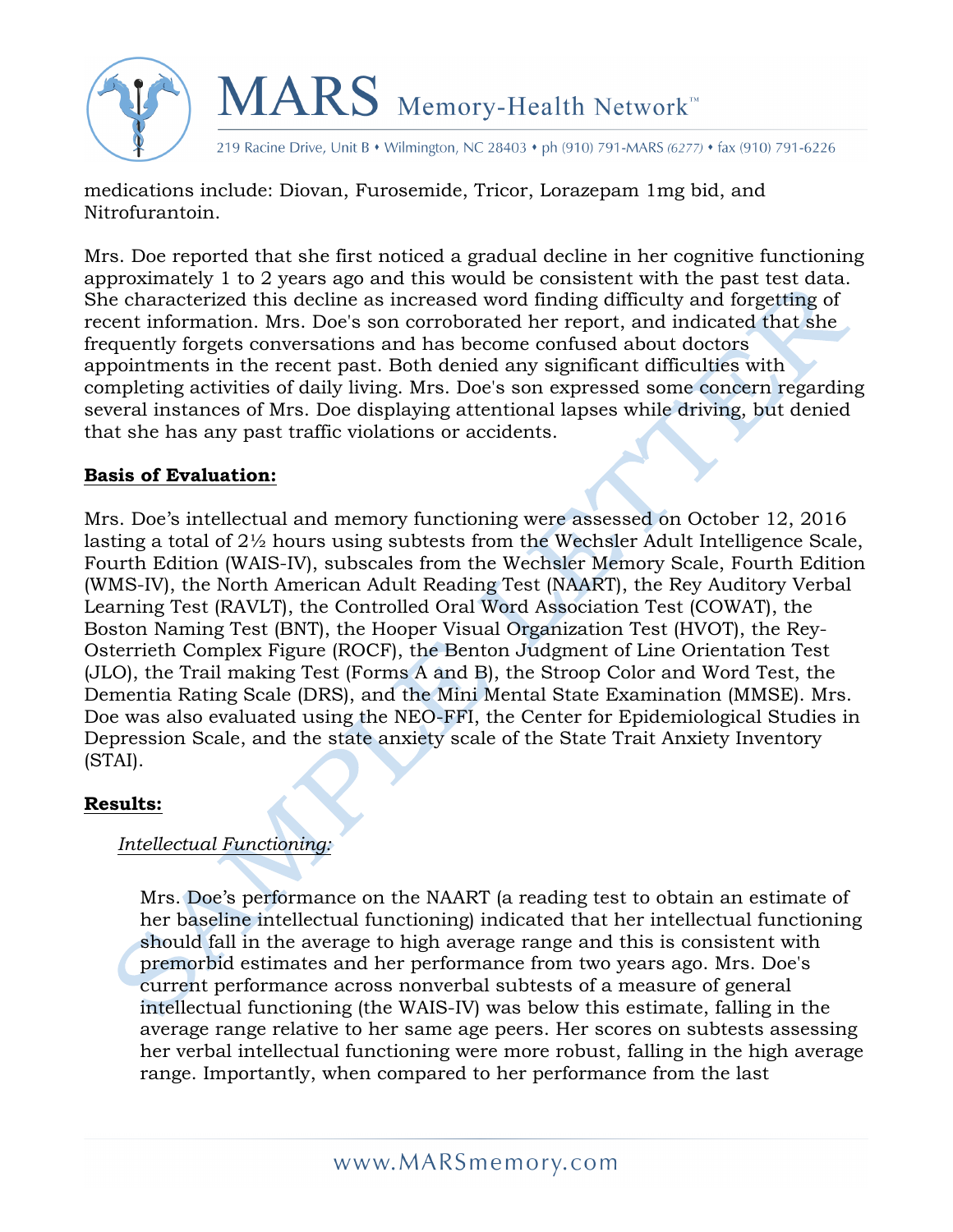

219 Racine Drive, Unit B • Wilmington, NC 28403 • ph (910) 791-MARS (6277) • fax (910) 791-6226

assessment, Mrs. Doe's general cognitive functioning appears to have remained relatively stable.

Mrs. Doe scored 28 out of 30 possible points on a brief screening measure of cognitive functioning (the MMSE) and this is not significantly different from her score from two years ago. Importantly, the MMSE can often miss more subtle examples of cognitive decline, especially among individuals with higher premorbid intellectual functioning.

#### *Memory Functioning:*

Mrs. Doe's immediate and delayed recall of auditory information on the WMS-IV ranged from borderline to impaired relative to others her age. Her recall was not facilitated by repetition of the information or external cueing (i.e., recognition format). Importantly, Mrs. Doe's current scores reflect a systematic decline across virtually all memory indices over the last two years.

Mrs. Doe's performance on a 15-word list-learning task (the RAVLT) ranged from low average to impaired in comparison to others in her age group. She recalled 4 words following initial presentation, indicating low average immediate attention. She displayed a limited learning curve, recalling 4, 5, 6, 6, and 5 words across 5 learning trials. Her immediate recall was in the low average range, as she recalled 6 words. Following a 30-minute delay, her recall declined to the impaired range, as she was able to recall 3 words. When the words were presented in a recognition format, she correctly identified only 5 of the words, and also made 4 false-positive errors, indicating little benefit from the increased structure of the recognition format. As was the case with the WMS, these test scores also exhibited a relatively mild, but consistent decline in functioning when compared to the previous assessment.

On the current testing, Mrs. Doe displayed average immediate recall of a complex figure (the ROCF) relative to others her age. However, after a delay, her recall of the visual information dropped to the borderline range compared to others her age, and this reflected a subtle decline from two years ago.

Mrs. Doe's scores on a global measure of dementia (DRS) fell in the borderline range relative to others of the same age, and she was especially compromised in the memory domain. This score reflects a subtle decline from the initial assessment.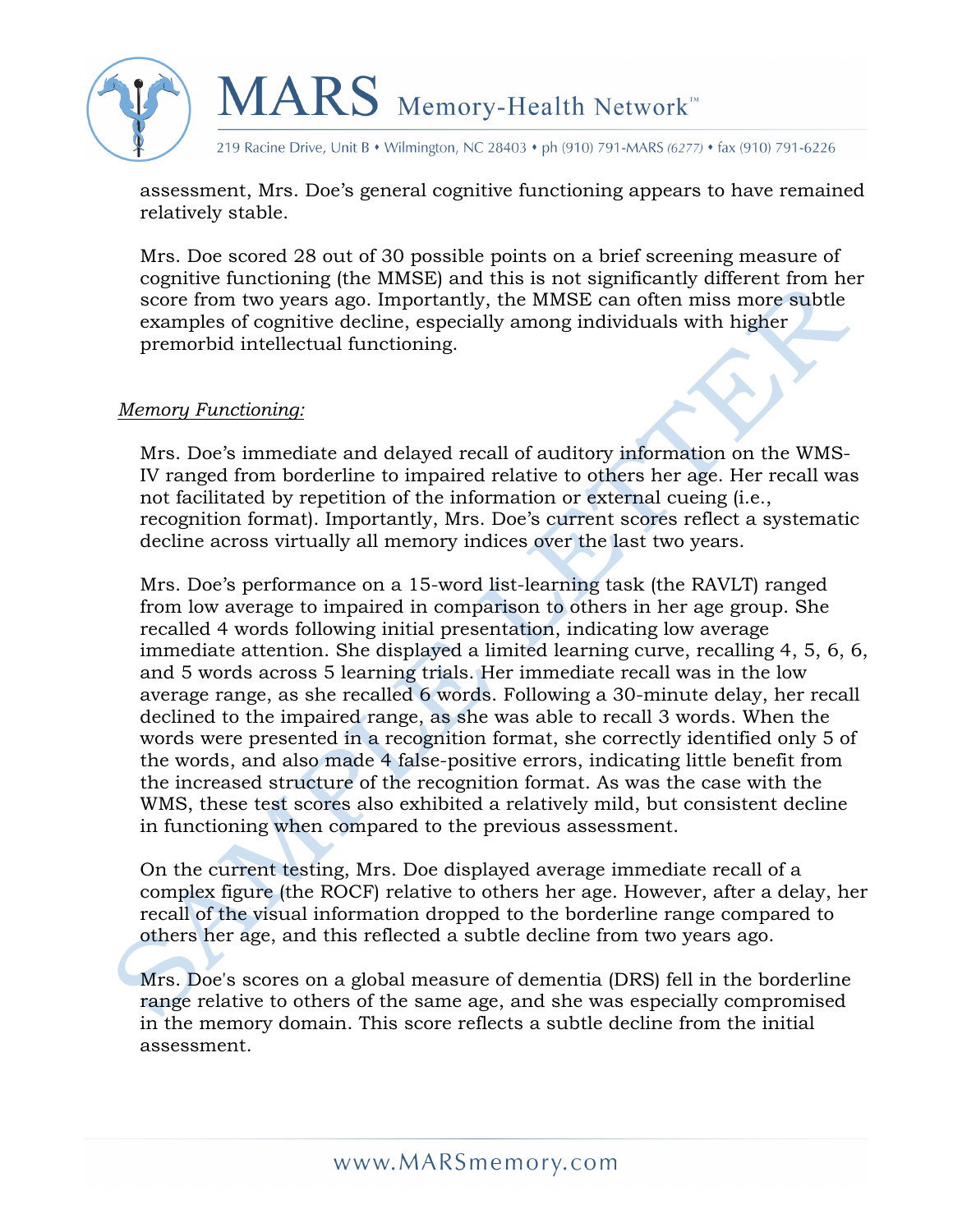

219 Racine Drive, Unit B • Wilmington, NC 28403 • ph (910) 791-MARS (6277) • fax (910) 791-6226

#### *Executive Functioning:*

Mrs. Doe's performance on Trails A (a measure of sustained attention and motor speed involving simple sequencing of numbers 1-25) was average relative to her same age peers. Her performance on this measure was stable from the initial assessment. On the more complex Trails B (a measure of attentional shifting involving alternate sequencing of numbers and letters; e.g., 1-A-2-B...), her score was in the borderline impaired range, and this was a marked decline from the 2014 assessment. She also made 2 sequencing errors, indicating loss of conceptual set. Interestingly, on a more complex measure of executive abilities (the BCT), Mrs. Doe's performance continues to be in the normative range. However, this score has significantly declined since 2014. Mrs. Doe's information processing speed was in the average range in comparison to others her age. She displayed average information processing efficiency on the Stroop test, indicating intact ability to inhibit automatic responses. Her processing speed scores are stable compared to the initial evaluation.

#### *Language Functioning:*

Mrs. Doe's language functioning was evaluated using the COWAT and the BNT. Mrs. Doe displayed low average to borderline impaired ability to generate a list of words according to abstract categories (i.e., letters of the alphabet). Her performance remained in the impaired to borderline impaired range when given the more concrete task of generating lists of animals. These scores reflect a decline in word finding relative to 2014. She displayed intact (average) ability to name common objects on the BNT; however, this score was significantly lower than last year's performance.

## *Visual Construction/Organization:*

Mrs. Doe's approach to copying a complex figure (the ROCF) was well within normal limits, and unchanged from last year. She preserved the overall shape of the design and included many of the design details, with her overall performance falling in the average range. Mrs. Doe displayed intact visual organization/integration on a measure requiring accurate perception of pictures of objects broken into their component parts (the HVOT). Her performance was also intact on the JLO, a measure of visual orientation/ perception requiring accurate perception of spatial relationships between lines. Finally, scores on the WAIS-IV Perceptual Organization index remain average. Importantly, all scores related to visual organization and perception are stable relative to the last assessment.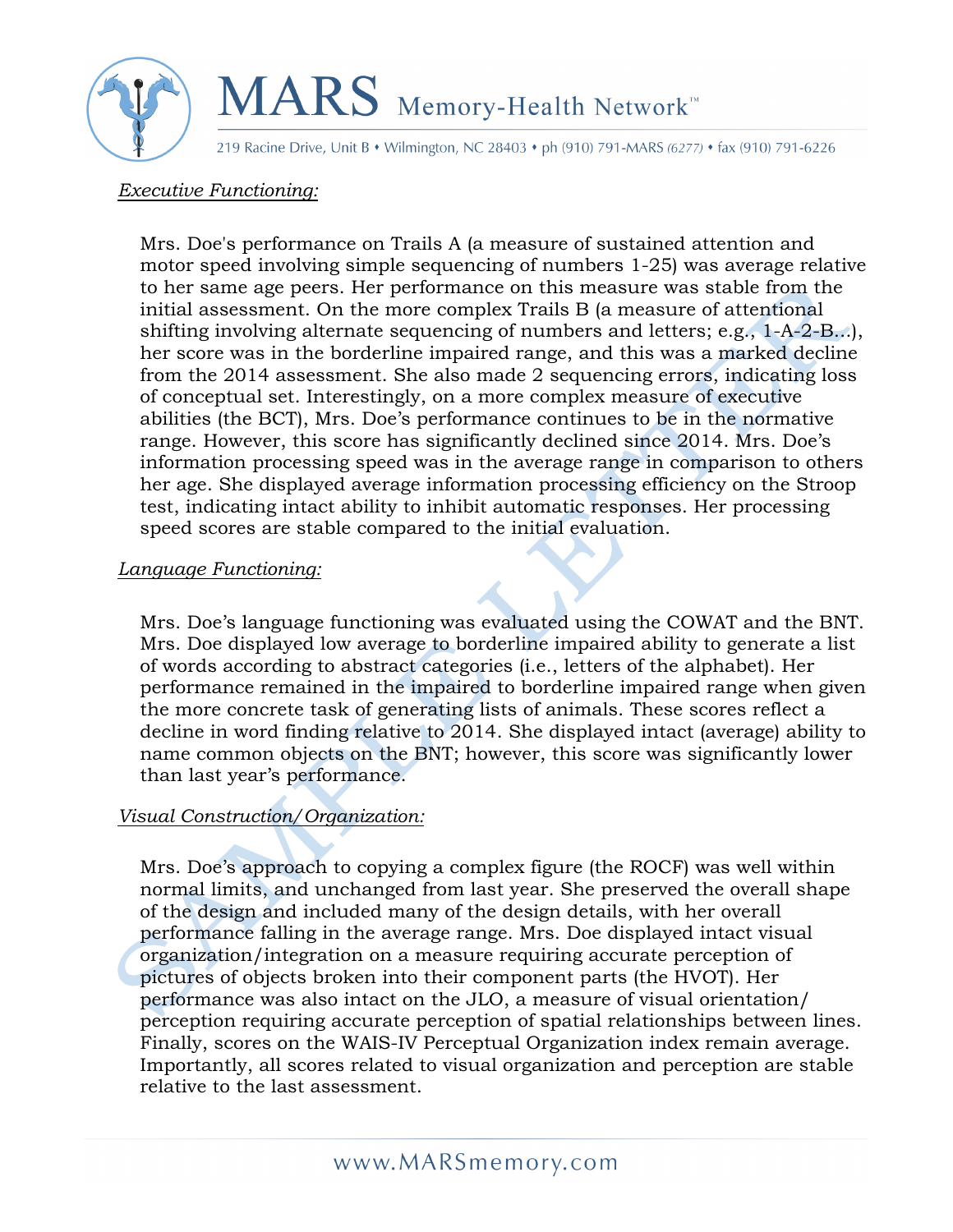

219 Racine Drive, Unit B • Wilmington, NC 28403 • ph (910) 791-MARS (6277) • fax (910) 791-6226

#### *Emotional Functioning:*

Mrs. Doe's responses to a measure of mood and acute anxiety indicate clinically significant (though mild) symptoms of depression and anxiety. These scores reflect a slight increase in symptom endorsement relative to 2014. Her son completed a measure of personality functioning, the NEO-FFI collateral report form, on her behalf. The profile of scores indicates that Mrs. Doe is a down-to-earth and conventional individual who is susceptible to periods of excessive worry, irritability, and emotional distress.

#### **Effects on Daily Living:**

Although Mrs. Doe's overall intellectual functioning appears unimpaired when compared to premorbid standards and scores obtained from the previous assessment, she exhibited significant memory and verbal fluency/naming deficits. Deficits in memory can be associated with increased difficulty in completing more complex activities of daily living. Although Mrs. Doe denied any current problems, the fact that she is living alone would suggest that there might be relatively low selfawareness for any mild decline that may have occurred. As such, Mrs. Doe may benefit from increased structure and supervision with activities such as financial management, medication monitoring, and meal preparation. Intact attentional functioning is particularly important in driving, and it is recommended that Mrs. Doe's driving be limited to familiar areas and times of low traffic congestion, or ideally, discontinued. Planning for alternative modes of transportation going forward would be most ideal. We plan to discuss these issues with Mrs. Doe and her family during a feedback session scheduled for October 20, 2016. We will offer her family the opportunity to meet with the caregiving specialist at the non-profit Alzheimer's NC to discuss any current or future concerns regarding Mrs. Doe's caregiving needs.

#### **Conclusions/Recommendations:**

#### *Diagnosis:*

Mrs. Doe's profile of scores on the current measures indicates the presence of a mild dementia, characterized by relative and normative deficits in memory and verbal fluency/naming. These deficits appear to be relatively localized at this time, though she also evidenced some problems on one measure of complex executive functioning. Importantly, Mrs. Doe does appear to have declined significantly in these areas of functioning over the last two years. She currently endorsed clinical symptoms of depression and anxiety. However, within the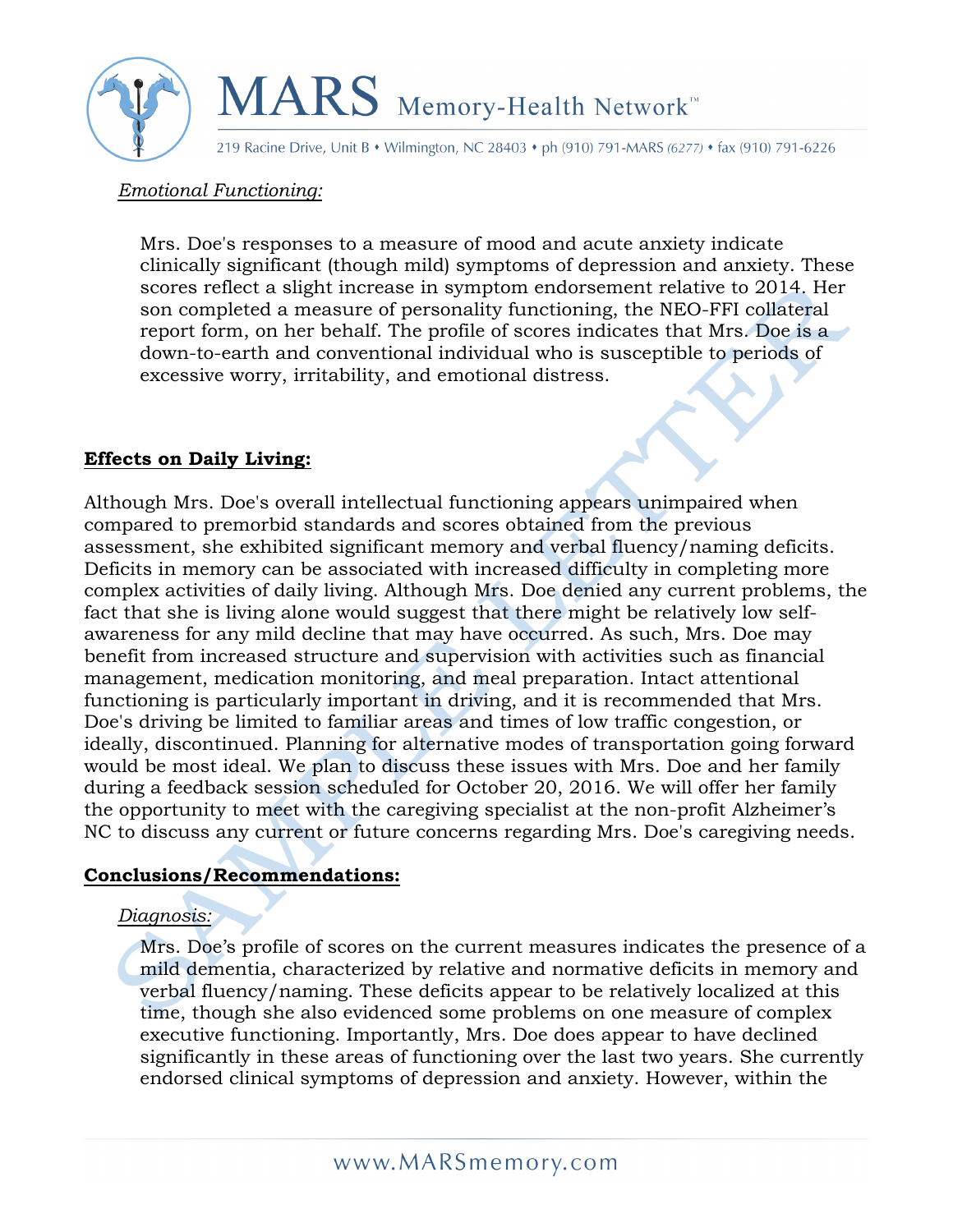

219 Racine Drive, Unit B • Wilmington, NC 28403 • ph (910) 791-MARS (6277) • fax (910) 791-6226

context of observed adequate effort, the documented cognitive deficits cannot be accounted for by her psychiatric functioning.

#### *Etiology:*

The exact etiology of the documented cognitive deficits appears to reflect a neurodegenerative disease, the most common of which is dementia of the Alzheimer's type. It is noted that Mrs. Doe has a history for several risk factors (e.g., hypertension, high cholesterol, diabetes) that increase her chance of developing a co-occurring vascular dementia. Importantly, in addition to vascular dementia, cardiac risk factors also increase the probability of developing a progressive memory disorder, such as Alzheimer's disease. The reported gradual onset and decline in Mrs. Doe's cognitive functioning over the last two years, the documented poor retention of learned information, and relatively poor recognition memory are most consistent with this conclusion.

#### *Recommendations:*

Following rule out of potentially reversible causes (e.g., hypothyroidism, nutritional/metabolic deficiencies), pharmacological treatment of Mrs. Doe's cognitive deficits should be considered. Current pharmacological treatments (i.e., cholinesterase inhibitor and/or Namenda) have been determined to be effective in attenuating cognitive decline in Alzheimer's disease and in dementias with a vascular etiology. Recent research also suggests that a Mediterranean diet combined with a diet to lower hypertension (i.e., MIND diet) can also help to improve cognitive functioning. MARS Memory-Health Network will also offer caregiver counseling for her husband and any other interested family members.

The symptoms of depression and anxiety can be addressed pharmacologically, but they can also be reduced through psychotherapy, given that Mrs. Doe remains cognitively intact enough to potentially benefit from this intervention at this time. We will provide Mrs. Doe with a referral should she be interested in pursuing the psychotherapy option. We will direct her to consult with her primary care physician to discuss possible pharmacotherapy.

## **Recommended Return Visit:** 1 year.

Annual re-evaluation is an important feature of high quality memory care. Annual re-evaluations provide detailed objective information on the course of the disease. This information can be used to:

- optimize the outcome of the treatment by evaluating and adjusting drug and dosage effects
- improve patient compliance by demonstrating the effectiveness of